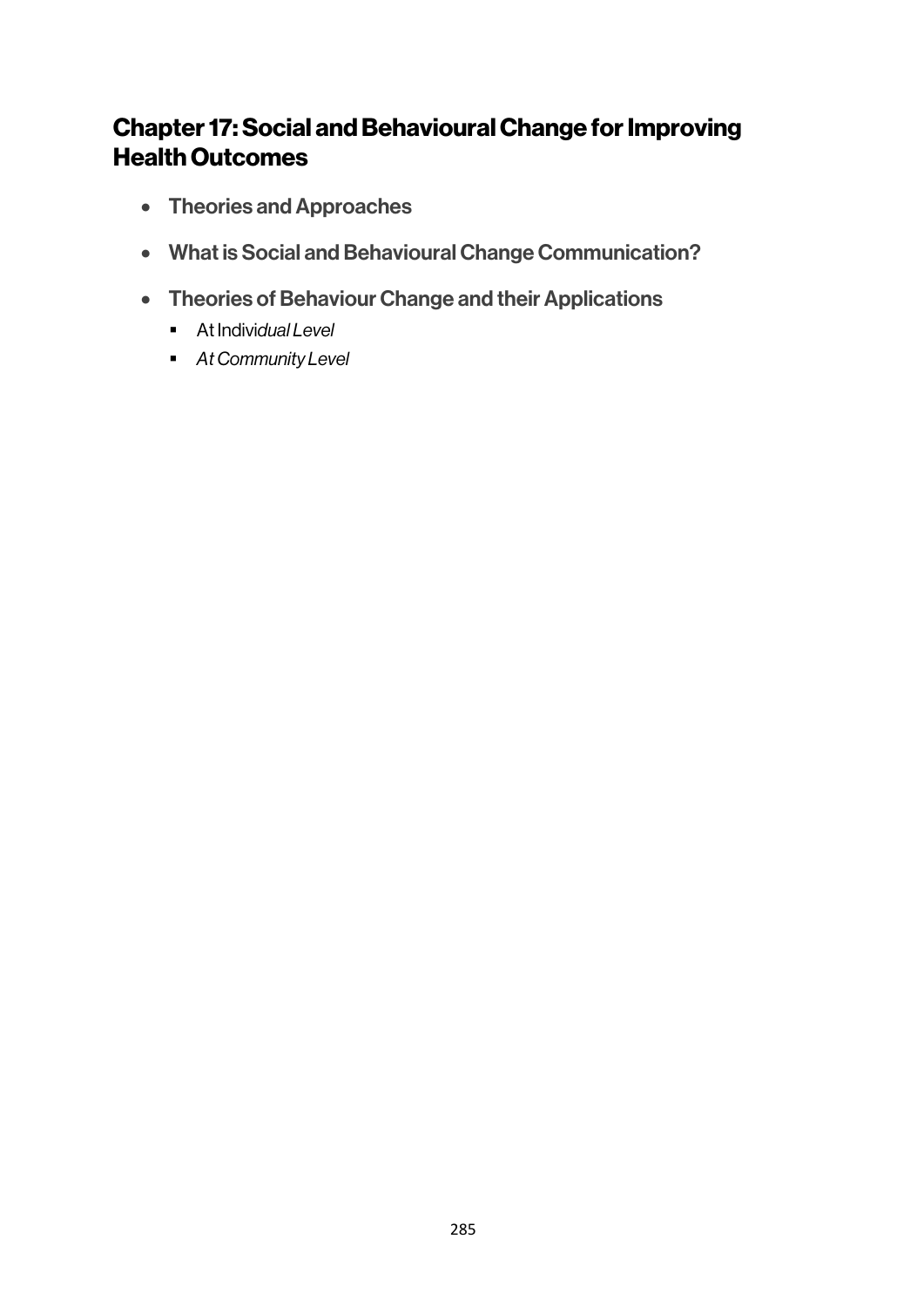# Chapter 17:Social and Behavioural Change for Improving Health Outcomes

**Social and Behavioural Change** refers to bringing about a positive transformation with a social system that includes changing behaviour of individuals and the society or social environment as a whole. This is often used in the context of improving public health outcomes, such as getting people to adopt vaccination to prevent polio or encouraging breastfeeding among new mothers. However, it finds application in a variety of settings for broad range of activities such as higher enrolment of girls in schools, greater donation to charitable organizations and so on.

**Behaviour change** is an evidence-based process for changing knowledge, attitudes and practices of individuals or groups of individuals. This allows groups of individuals to define their needs, demand their rights, achieve their goals and sustain its benefits through a participatory and collaborative process that encourages both dialogue and action.

Individual behaviours are shaped and influenced by cultural practices, social norms and the economic and political landscape. Therefore, to bring about real and sustained change, it is important to consider the community as a whole.

**Social change** focuses on the community as the unit of change. It is geared towards changing behaviors on a large scale to eliminate harmful social and cultural practices, change social norms and structural inequalities within the community. This allows the community to transform their social system or organization through collaboration, partnerships, public-private dialogue and create joint ownership of the change process.

In this chapter, you will understand the concept of social and behaviour change, learn about key theories and approaches, and understand how these have been applied in practical settings around the globe. This chapter will largely focus on social and behaviour change in the context of public health. The key takeaway of this chapter is to not only understand how people and societies have been transformed but also be able to apply these to your own settings and environment to achieve goals relevant to your group, community and society as a whole. For example, you may feel that in your college or office, people have a culture of snacking on unhealthy food, particularly fried snacks and sweetened beverages. How would you mobilize people to take charge and transform their habits and environment and change the college/office culture? Let us learn by first understanding some basic theories and approaches to behaviour change.

## Theories and Approaches

Bringing about social change is one of the most difficult tasks. Change is not only challenging at the individual level but also at the group and community level. Creating a national movement around behaviour change, that too regarding a complex set of behaviours surrounding habits that permeate every aspect of our lives, every single day, is a monumental task, to the say the least. The first step to creating behaviour change is to generate awareness among people about the particular behaviour to be adopted or discarded.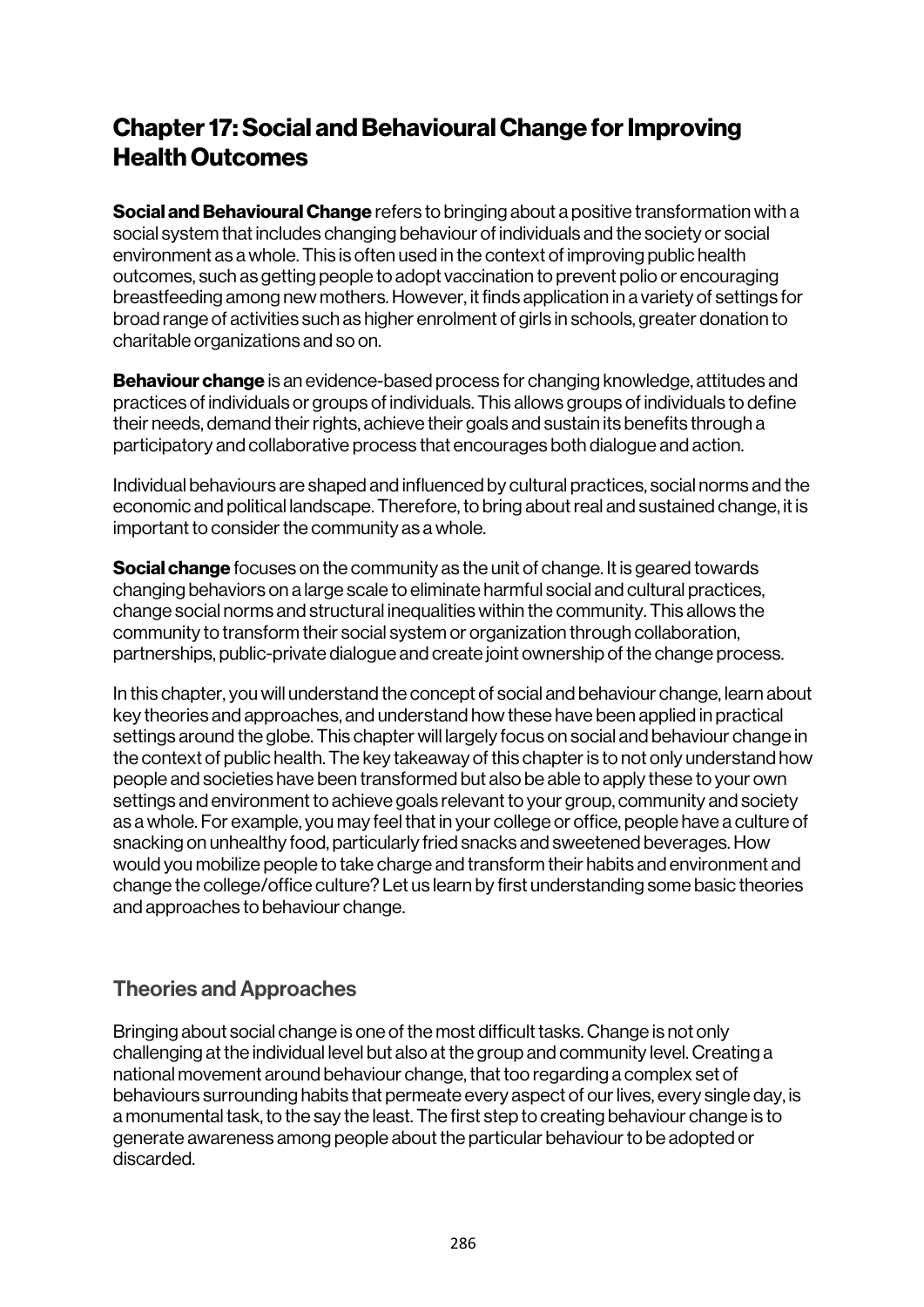Traditionally, 'Information, Education and Communication' (IEC) has been used for this purpose. This involves working with individuals, communities and societies to develop communication strategies to promote positive behaviour that are appropriate to their settings. For example, informing people about eating fresh, seasonal and local fruits and vegetables is a positive behaviour that needs to be adopted as it is good for health and the environment. Merely providing people with information and teaching them how they should behave does not lead to desirable change in their response/behavior. However, when there is a supportive environment with information and communication (teaching) then there is likely to be a desirable change in the behavior of the target group.

# What is Social and Behavioural Change Communication?

**Behaviour Change Communication (BCC)** is a step forward from IEC towards enabling action from individuals, communities and societies. It entails providing a supportive environment that will enable people to initiate and sustain positive behaviour, in addition to spreading awareness. For example, providing information and 'nudges' to shop at clean and safe fruit and vegetable markets encourages people to consume fresh, seasonal and local fruits and vegetables.

However, there is no single strategy that works for all individuals and behaviours. Interventions need to be context specific. The more complex the behaviour, the more well thought-out the interventions need to be. Thus, social and behaviour change communication (SBCC), often also only "BCC" or "Communication for Development (C4D)" is an interactive process with individuals, groups or communities which forms a two-way communication process. SBCC is a strategic use of communication to promote positive outcomes, based on proven theories and models of behaviour change.

**SBCC** is a systematic process starting with formative research and behaviour analysis, communication planning leading to implementation, followed by monitoring and evaluation. The target audience is carefully analyzed and segmented, messages and materials are prepared and pilot-tested, and delivery mechanisms such as mass media (which include radio, television, billboards, print material, internet), interpersonal channels (such as clientprovider interaction, group presentations) and community mobilisation are used to achieve defined behaviour change objectives.

# Theories of Behaviour Change and their Applications

There are several theories of behavioural change to draw from to design a large-scale social and behavioural change movement at the individual and community levels. Many of these relate to health specifically. We will explore each one of them one by one.

At the individual level are theories such as Health Belief Model, Theory of Reasoned Action and Planned Behaviour, Trans-theoretical model/Stages of change and Social Learning Theory. More recently, the 'Nudge Theory' has gained worldwide attention in influencing behaviour. At the community level are Diffusion of Innovations Theory and Community Mobilization. More recently, the 'Systems Leadership Approach' is gaining traction globally to bring about large-scale behaviour change.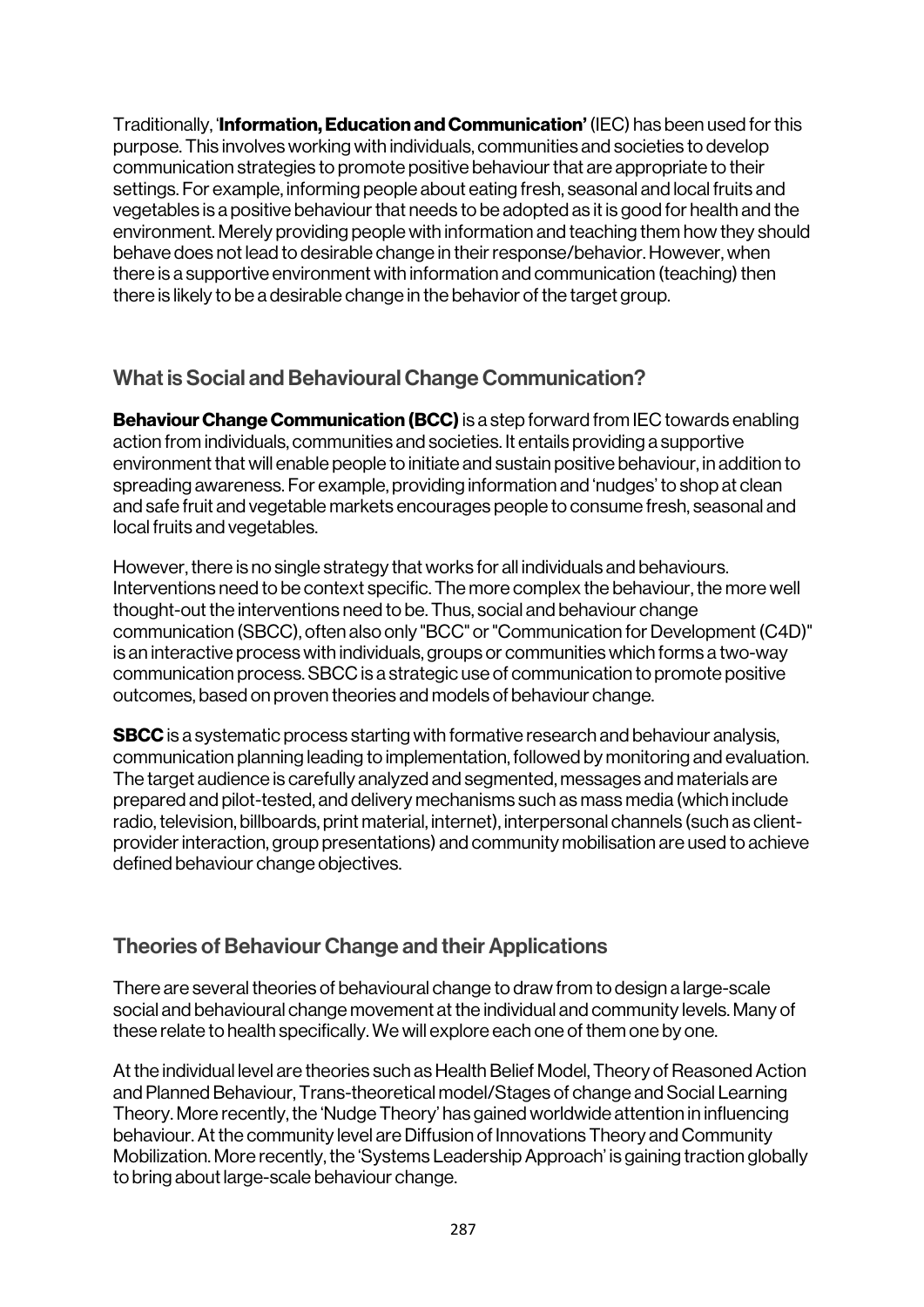#### At Individual Level

**The Health Belief Model** is one of the oldest theories on behaviour change (Rosenstock, 1974). Developed in the 1950s by social psychologists Irwin M. Rosenstock, Godfrey M. Hochbaum, S. Stephen Kegeles, and Howard Leventhal at the U.S. Public Health Service, suggests that people's beliefs about health problems, perceived benefits of action and barriers to action, and self-efficacy explain engagement (or lack of engagement) in healthpromoting behaviour. This means that people will not adopt a positive health behaviour or change a negative one unless they believe they are at risk of a disease, understand the benefits of the behaviour change, are able to overcome barriers to adopting that health behaviour and have self-efficacy, i.e. they believe they have the ability to perform the health behaviour and have a sense of control on themselves and their environment.

*Case Study:* The Health Belief Model was applied to a nutrition education intervention for staff members of a university (Abood et. al, 2003). An 8-week nutrition education programme was created to promote healthful dietary behaviours that reduce risks for cardiovascular disease and cancer. The intervention focused on specific health beliefs, nutrition knowledge, and dietary practices to demonstrate the effect of the intervention. The participants were divided into two groups. One group received the intervention and the other did not. As a result of this education programme, perceived benefits of healthy nutrition practices and nutrition knowledge related to cardiovascular disease and cancer significantly improved among the participants who received the intervention. These participants also significantly reduced total calories, fat, saturated fat, and cholesterol intake compared to those participants who were not part of the intervention. This experimental case-study suggests that targeting people's beliefs, perceptions and improving their self-efficacy in adopting healthy behaviours leads to improved health outcomes. Therefore, if you were to design a health intervention, it would be useful to create and design education programmes accordingly.

**Theory of Planned Behaviour and Reasoned Action Approach (ToRA or TRA) was** developed by Martin Fishbein and Icek Ajzen in 1967. It posits that an individual's decision to engage in a particular behaviour is based on the outcomes the individual expects will come as a result of performing the behaviour. This theory was later revised and expanded to overcome any discrepancies in the Attitude-Behaviour relationship with the Theory of

Planned Behaviour (TPB) and Reasoned Action Approach (RAA)(Fishbein & Ajzen, 2011). TRA states that a person's intention to perform behaviour is the main predictor of whether or not they actually perform that behaviour. This is further influenced by social norms. TPB also adds that perceived behavioural control in performing the behaviour plays a critical role in individuals actually performing that behaviour.

*Case Study:* In the context of improving health, it is a challenge to get people to exercise to reduce the incidence of obesity and its related health issues. How would we apply this theory to motivate people to exercise? In 1981, a study by Bentler and Speckart examined to what extent attitudes caused behaviour change. Their study revealed that the intent to exercise was determined by a person's attitude toward exercise, as predicted by the Theory of Reasoned Action (Bentler et al, 1981). Similarly, Mok WK, et al (2013) studied 486 students ranging in age from 11 to 18 years in Hong Kong. By means of self-administrated questionnaire, demographic data, past physical activity and variables of theory of planned behaviour, such as attitude, subjective norm and perceived behavioural control were measured. Results of this study gave evidence that the theory of planned behaviour was a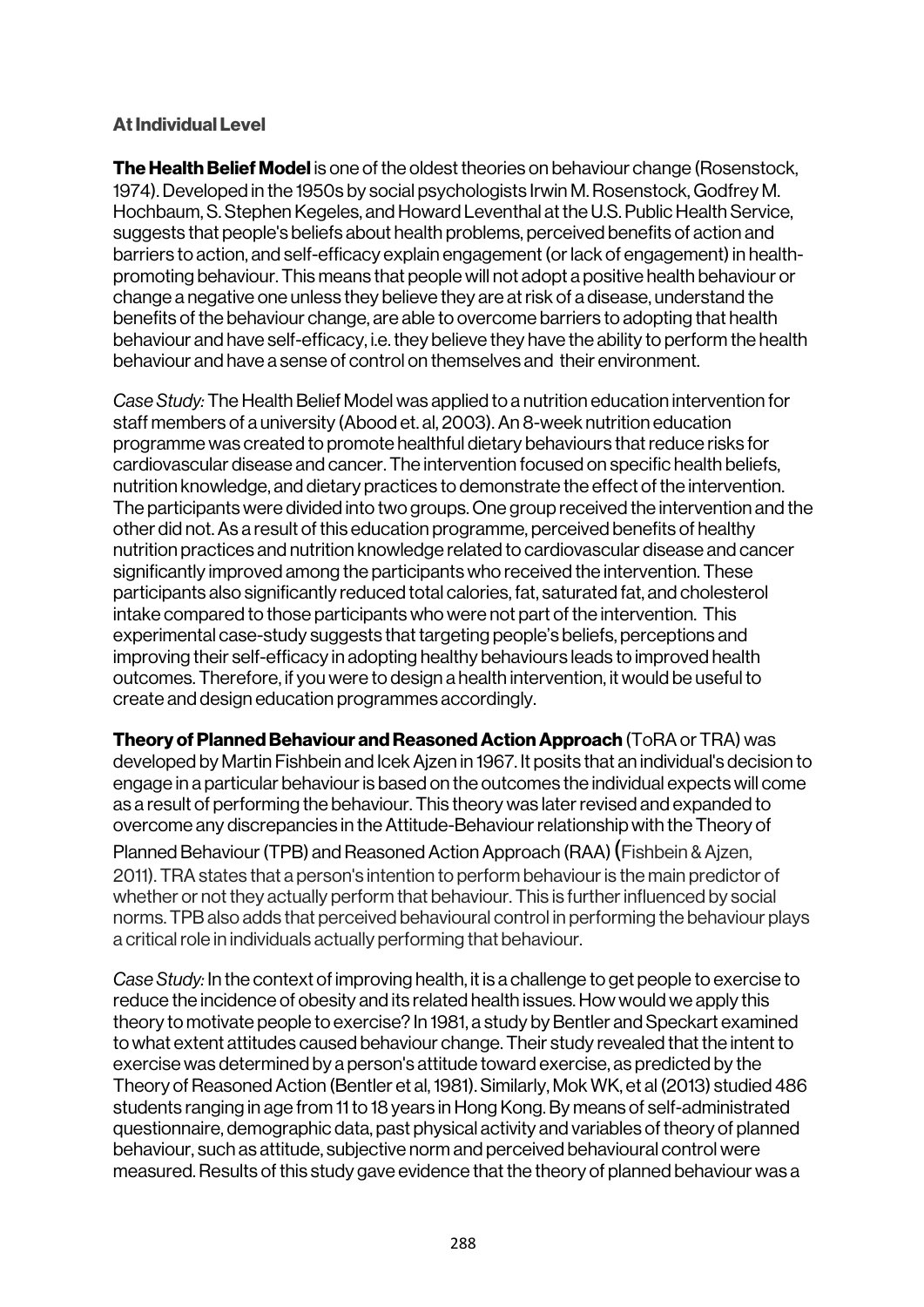useful framework for prediction of physical activity intention and behaviour of adolescents in Hong Kong. Among the variables, perceived behavioural control and past behaviour also played a significant role.

What does this mean in terms of bringing about behavioural change in people? It implies that we need to first examine people's attitude towards that particular behaviour and see if they have any intention to perform it. This would likely predict if they actually perform it. So, for example, you would like to get people in your organization or college to exercise more, according to this theory, you would need to first examine their existing attitudes and intention to exercise. If their attitude towards exercise are negative, then you would have to work towards changing their attitude first and make sure they have the intention to exercise. This theory underlines the need to consider attitudes and intentions when designing any large-scale intervention.

Trans-theoretical Model of Behaviour Change (TTM) is an integrative theory of therapy that assesses an individual's readiness to act on a new healthier behaviour and provides strategies or processes of change to guide the individual. The model is composed of constructs such as: stages of change, processes of change, levels of change, self-efficacy, and decisional balance (Prochaska, 2013). TTM integrates processes and principles of change from across leading theories, hence the name Trans-theoretical. According to TTM, health behaviour change involves progress through six stages of change: precontemplation (not ready for change), contemplation (getting ready for change), preparation (ready for change), action (creating change), maintenance (monitoring), and termination. Ten processes of change have been identified for producing progress along with decisional balance, self-efficacy, and temptations. The ten processes of change include, Consciousness-raising (Get the facts), Dramatic relief (Pay attention to feelings), Self-re-evaluation (Create a new self-image), Environmental re-evaluation (Notice your effect on others), Social liberation (Notice public support) —realizing that society is more supportive of the healthy behaviour, Self-liberation (Make a commitment), Helping relationships (Get support), Counterconditioning (Use substitutes), Reinforcement management (Use rewards) and Stimulus control (Manage your environment).

As per findings from basic research, any population at risk of a disease may be categorized into the following stages: 40% in pre-contemplation, 40% in contemplation, and 20% in preparation (Prochaska & Velicer, 1997). This approach highlights the need for targeted interventions based on the stage a particular population may be in. Therefore, this model suggests a more personalized approach to designing behaviour change intervention to help populations to reach the next stage of the desired behaviour change.

*Case Study:* Fifty-hundred-and-seventy-seven overweight or moderately obese adults (BMI 25-39.9) were recruited from large employers to be randomly assigned to receive stage-matched interventions as per the TTM Model (Johnson et al, 2008) or be in the control group that did not receive the TTM-based intervention. Those randomly assigned to the treatment group received a stage-matched multiple behaviour change guide and a series of tailored, individualized interventions for three health behaviours that are crucial to effective weight management: healthy eating (i.e., reducing calorie and dietary fat intake), moderate exercise, and managing emotional distress without eating. Assessments were conducted at four time points: baseline, 3, 6, and 9 months. All participants were followed up at 6, 12, and 24 months. The study revealed that at the end of the intervention, after 24 months, those participants who were classified to be in the pre-action stage for healthy eating at baseline and received treatment were significantly more likely to have reached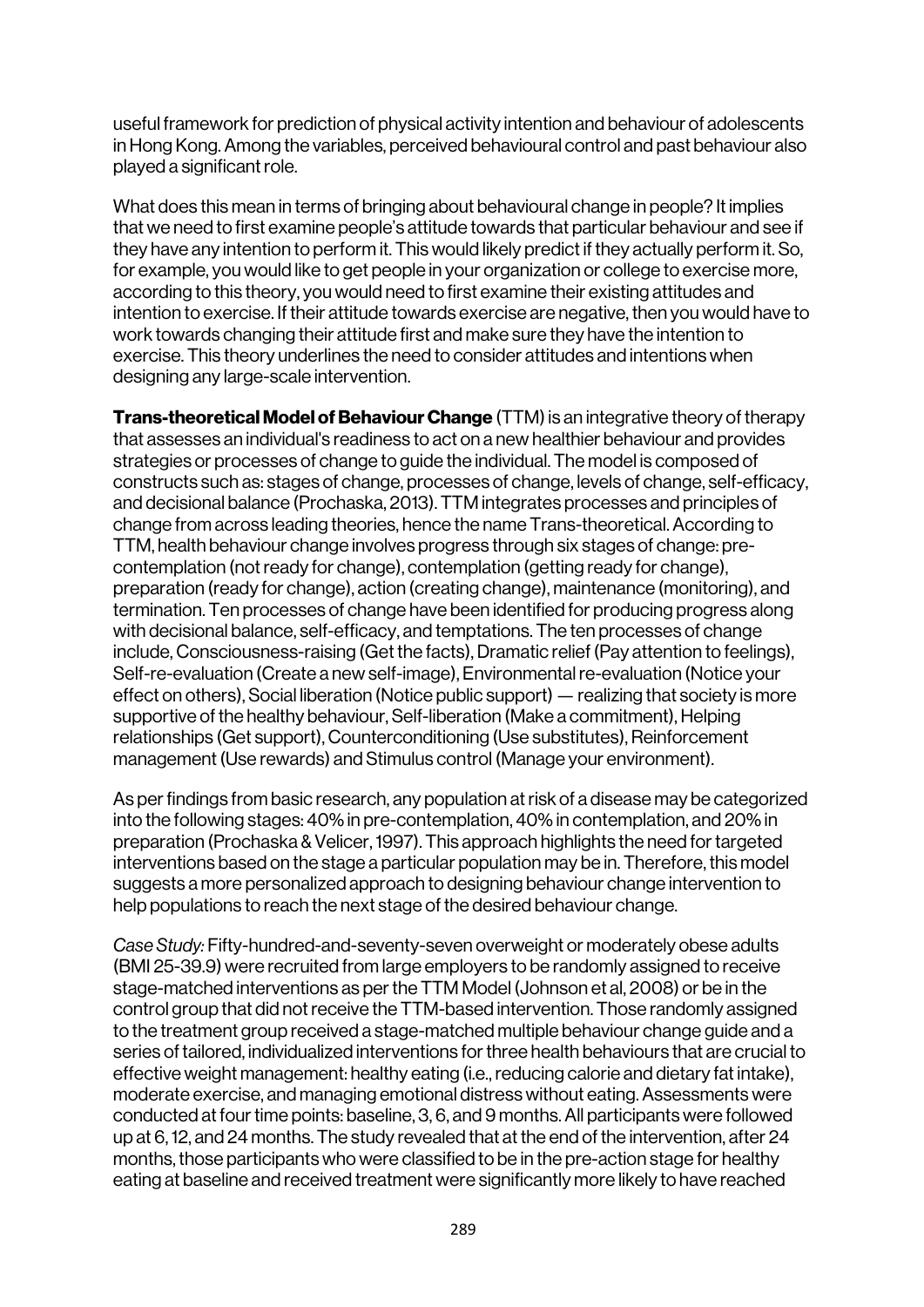Protons or Maintenance stage than the comparison group. The intervention showed similar effects on managing emotional distress without eating, and consumption of fruits and vegetables. Those who were in a pre-action stage for both healthy eating and exercise at baseline and received the TTM-based treatment -30% lost 5% or more of their body weight vs.18.6% in the comparison group. This study demonstrates the ability of TTMbased tailored feedback to improve healthy eating, exercise, managing emotional distress, and weight on a population basis. The treatment produced the highest population impact to date on multiple health risk behaviours (Johnson et al, 2008). What does this study mean for designing population-based interventions? This underscores the importance of first identifying the readiness of a population to make a desired behaviour change such as exercising, healthy eating, stress-management and then designing targeted interventions based on their respective stages. This would generate the maximum likelihood to move them to the maintenance stage where the desired positive behaviour has been achieved and only needs to be maintained.

**Social Learning Theory** proposes that new behaviours can be acquired by observing and imitating others. This theory emphasizes that learning takes place in a social context and is a cognitive not a purely behavioural process (Bandura, 1977). The recent discovery of "mirror neurons" in primates provide support for a neurological basis for imitation. These are neurons which fire both if the animal does something itself, and if it observes the action being done by another (Rizzolatti et al, 2004). According to this theory, learning can take place even when there is no reproduction of the action or reinforcement of the behaviour, although learning may occur through observation of rewards and punishments. The learner is not a passive recipient of information. Cognitive processes, behaviour and environment all influence each other (Bandura, 1977). This theory has useful applications in bringing about large-scale behaviour change, particularly through the influence of media, celebrities or heroes that people are likely to emulate.

*Case studies:* Representations in the media are influential because people construct their views of society and desired behaviours based on what they see. If efforts to change beliefs are directed towards the sociocultural norms and practices at the social system level of a particular population, they can be highly effective in bringing about change in behaviour (Singhal et al, 1993). This lends credence to the entertainment-education approach or the infotainment approach to social and behavioural change.

This approach has been effectively used by Mexican creative writer-producer-director at Televisa, (the Mexican national television system). He has created a methodology to produce entertainment-education telenovelas. This methodology includes a formal, reproducible set of design and production techniques for the construction of persuasive mass media messages. It took Sabido eight years (from 1967 to 1975) to hone his methodology of producing entertainment-educational telenovelas. He created four historical-cultural soap operas for Televisa, each designed to promote and celebrate the rich cultural heritage of Mexico. The success of these historical-cultural soap operas convinced Sabido that telenovelas were ideally suited for educating Mexican viewers about various development topics since telenovelas were highly popular in Mexico. They achieved spectacular reach among the audience, ratings reaching millions of viewers for half-an-hour daily, five times a week, for about one year, representing massive exposure to an educational message. The melodrama in a telenovela represented a natural confrontation of 'good' role models against 'bad' ones, providing a unique opportunity to promote 'socially desirable' behaviours and dissuade 'socially undesirable' behaviours (Sabido, 1989). He subtly incorporated educational messages in entertainment content,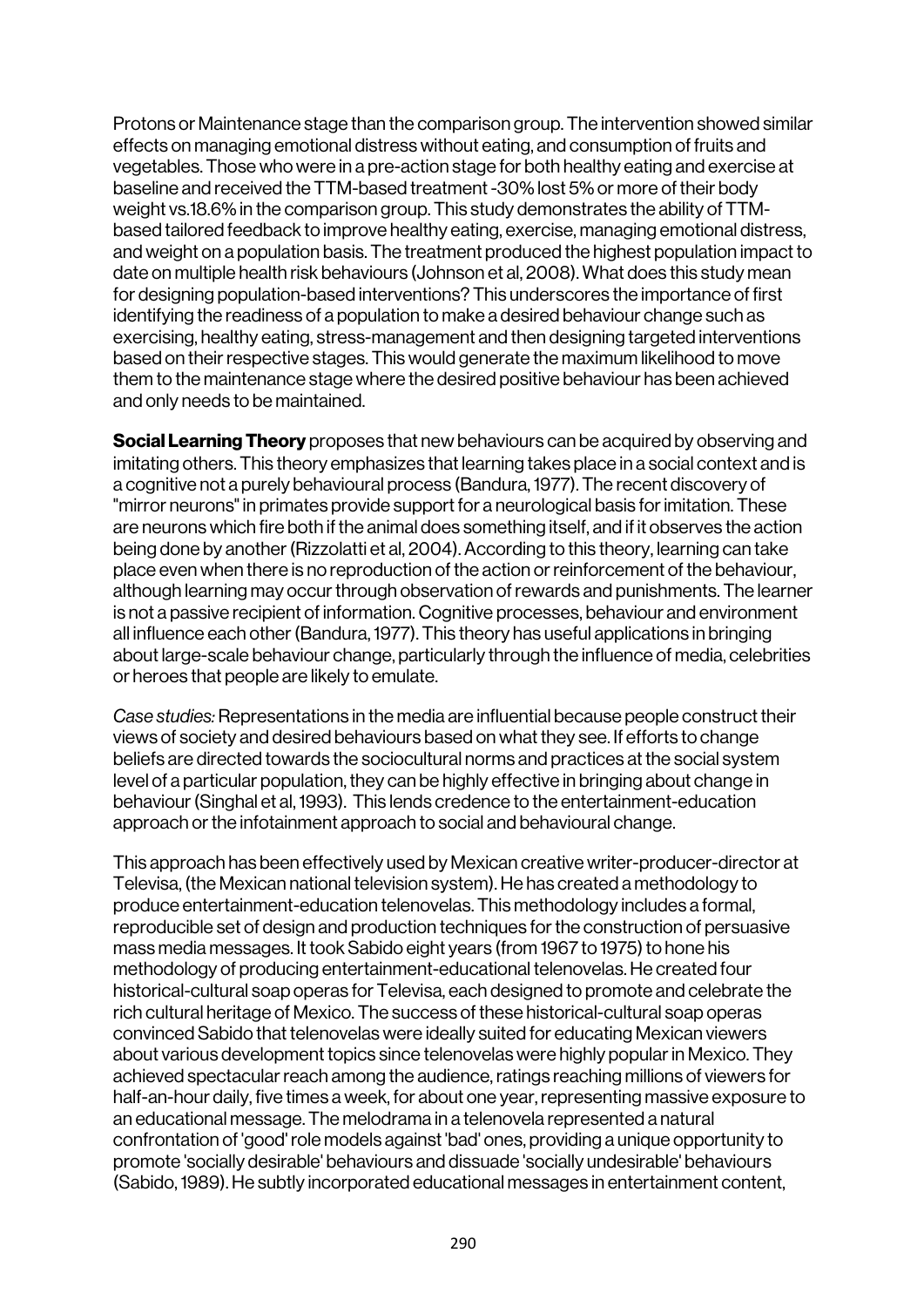without making them too blatant, in order to produce a value-based, morally coherent, and a realistic telenovela, with believable characters and locales.

Based on Sabido's method, a television drama called Hum Log was launched in India. Hum Log ('We People'), a particularly popular television soap opera, was broadcast in India from 1984 to 1985. Hum Log featured educational messages about women's status, family harmony, and smaller family size norms. It attracted a very large-sized audience, setting a record for television ratings in India (up to 95 percent), and getting through to the mass population of India as no television series had ever done before. The Hum Log broadcasts had particularly important impacts on certain audience segments (Singhal et all 1993). For example, many young women in the audience identified with Badki, a positive role model for female equality, who modelled her rejection of the traditional role for Indian young women by seeking a professional job outside the home, selecting her own husband, etc. (Singhal et all 1993). However, Hum Log delivered mixed results in terms of influencing the audience as Sabido's methodology was not directly applied to this teleserial (Singhal et all 1993).

**Nudge Theory** has come into prominence, popularized by Richard Thaler and Cass Sunstein. Nudge is a concept in behavioral science, political theory and behavioral economics which proposes changing the 'choice architecture' to influence the behavior and decision making of groups or individuals in such a way that an individual or group is 'nudged' into performing the desired behaviour without taking away their freedom of choice (Thaler & Sunstein, 2009). A simple example of a nudge would be placing healthy foods in a school cafeteria at eye level while putting less-healthy junk food in harder-to-reach places. Individuals are not actually prevented from eating whatever they want but arranging the food choices that way causes people to eat less junk food and more healthy food (Thaler & Sunstein, 2009).

They argue that nudges can be used effectively to improve decisions about health, money and many other situations in life. They describe two systems of thinking, "The Reflective System" and the "Automatic System". These have been further elaborated by Daniel Kahneman (Kahneman, 2011), the Nobel Prize winning behavioural economist who, along with Amos Tversky, first introduced the idea that humans are not rational decision makers through their 'Prospect Theory' that posits that systematic cognitive biases influence decision-making. The Nudge Theory draws from this idea.

According to the Two Systems of Thinking idea, The Automatic or Fast System is rapid, feels instinctive and does not involve any kind of deliberation. The actions that result from it are automatic, such as ducking when a ball is thrown at you. The Reflective or Slow System is deliberate and self-conscious and is engaged when people decide which college to attend, where to go on trips etc. (Thaler & Sustein, 2004; Kahneman, 2011). Since people often rely on the Automatic System for decision-making, their decisions are not always rational but are influenced by their cognitive biases. For example, the status quo bias can be seen when people are very likely to continue a course of action since it has been traditionally the one pursued, even though this course of action may clearly not be in their best interest. That is, people often lean towards the 'default option'. This can be effectively used to nudge people towards a desirable decision by making it the default option such as serving salad with a burger instead of fries at restaurants. Nudge Theory has been widely applied in policy recommendations across health, economics, finance, environment, schools etc.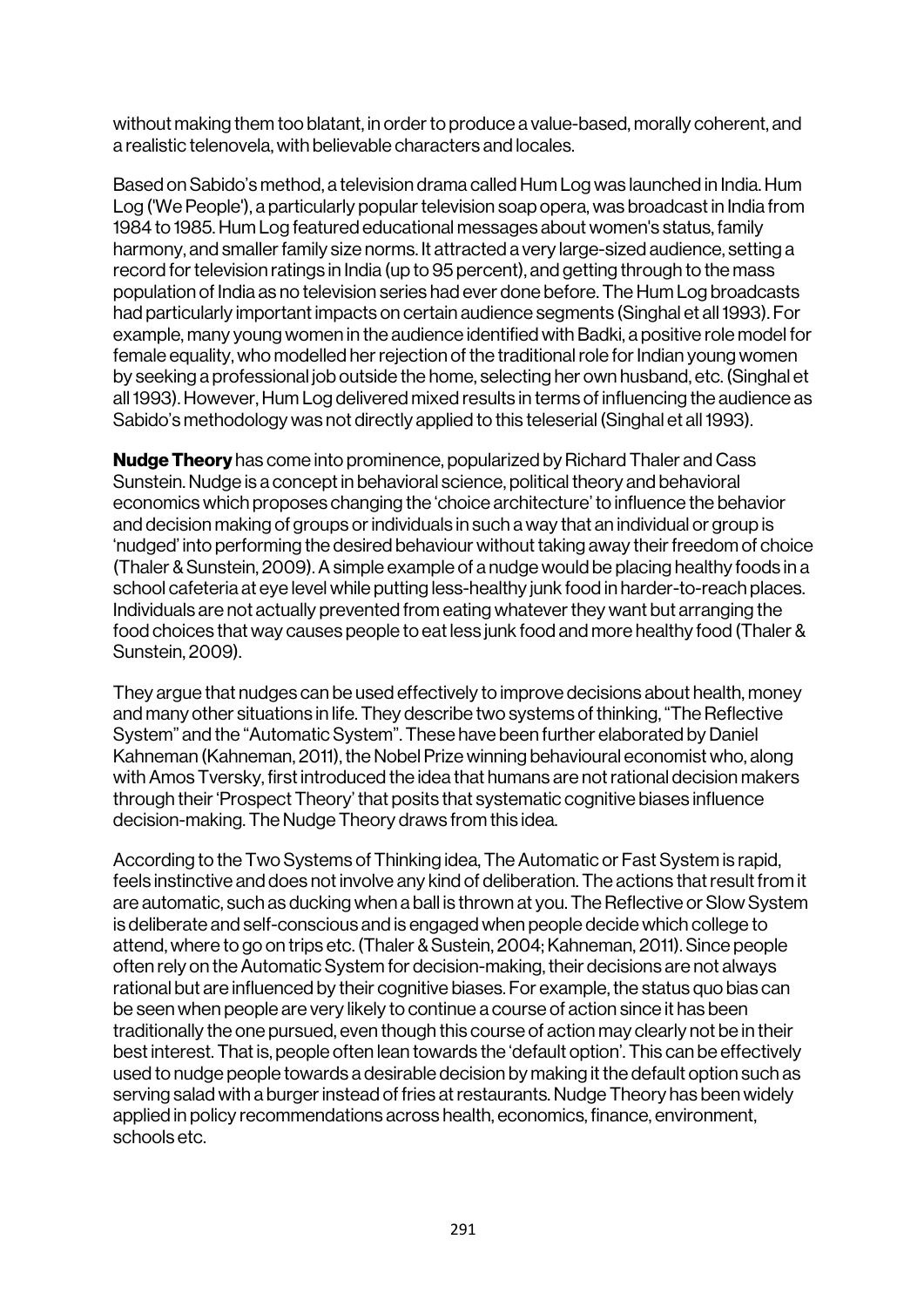*Case Study:* The insights from behaviour economics and Nudge have been applied in the Indian setting (K. Subramanian, 2019). The Beti Bachao Beti Padhao (BBBP) scheme was launched on 22nd January 2015 to improve child sex ratio and empower girls and women. This campaign demonstrated the powerful use of the insight on 'social norm' in its 'Selfie with Daughter' initiative. Social norms dictate the way people behave. Changing people's behaviour means changing social norms. By introducing a new norm and making people believe that this is the social norm, people can be nudged to adopt it. One of the aims of BBBP scheme was to stop parents from viewing girls as a burden and start celebrating them instead. The selfie campaign showcased examples of parents celebrating their daughters and taking a selfie to demonstrate it. This campaign became viral on social media encouraging people to act according to this new norm (K. Subramanian, 2019). Thus, Nudge can be applied effectively to change attitudes and behaviours.

#### Community Level

**Diffusion of Innovations Theory** is a theory that seeks to explain how, why, and at what rate new ideas and technology spread. Proposed by Everett Rogers in 1962, it proposes that four main elements influence the spread of a new idea: the innovation itself, communication channels, time, and a social system. The innovation must be widely adopted in order to self-sustain. The categories of adopters are innovators, early adopters, early majority, late majority, and laggards. Within the rate of adoption, there is a point at which an innovation reaches critical mass (Rogers 1962).

*Case Study:* One of the most prominent examples of the application of this theory is the spread of social media social networks such as Facebook. At first, when Facebook was started in 2004, it was limited to first Harvard University and then universities in the US only. These were the early adopters. As Facebook expanded its capacity to include more and more people, its base grew until the vast majority of people with access to internet are on Facebook.

In **Community Mobilization** action is stimulated by a community itself, or by others, that is planned, carried out, and evaluated by the community's individuals, groups, and organizations on a participatory and sustained basis to improve the health, hygiene and education levels so as to enhance the overall standard of living in the community.

*Case Study:* A unique nine-year collaborative programme between Vietnamese and international medical scientists and an aid organization have established an innovative and successful community-based dengue vector control programme in Vietnam (Vu et al., 2004). The use of predacious copepods combined with new water management practices by nine communes in northern and central Vietnam helped eliminate the main dengue vector mosquito, Aedes aegypti. The model was enthusiastically taken up by communities with apparent ease and a high level of acceptability as demonstrated by post-project sustainability and expansion.

**Systems Leadership Approach** for sustainable development is an innovative and adaptive model that is a departure from the traditional hierarchical, top-down and linear approaches to implementing change. In this framework, complex systems such as environment, food and health are dealt with at three levels-Individual, Community and the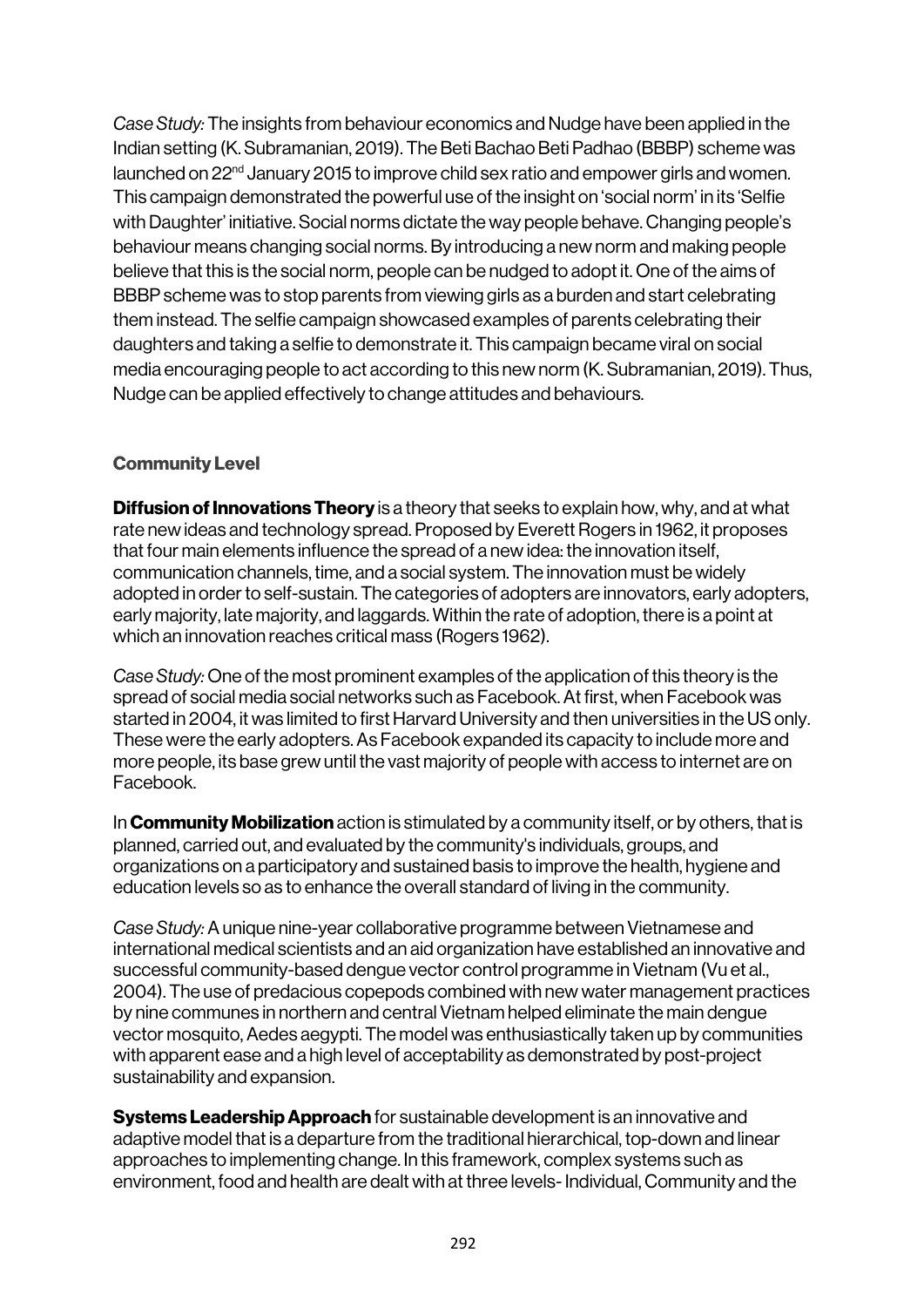Systems Levels. The first focuses on collaborative leadership, the second on advocacy and collaboration and the third, on insights on the complex systems. It uses the CLEAR Framework leading change through five key elements of the systems change process. These are not necessarily sequential – they may overlap or repeat in cycles throughout the course of an initiative.

- 1. Convene and Commit Key stakeholders engage in moderated dialogue to address a complex issue of mutual concern. They define shared interests and goals and commit to working together in new ways to create systemic change.
- 2. Look and Learn Through system mapping, stakeholders jointly build a shared understanding of the components, actors, dynamics, and influences that create the system and its current outcomes, generating new insights and ideas.
- 3. Engage and Energize -Diverse stakeholders are engaged through continuous communication to build trust, commitment, innovation and collaboration. Inspiration, incentives and milestones help drive progress and maintain momentum.
- 4. Act with Accountability Shared goals and principles set the direction of the initiative, while measurement frameworks help track progress. Coordination and governance structures can be developed as initiatives mature.
- 5. Review and Revise Stakeholders review progress regularly and adapt the initiative strategy accordingly. Adopting an agile, flexible, innovative and learning-centered approach allows for evolution and experimentation.

#### **Summary**

- Social and Behavioural Change refers to bringing about a positive transformation with a social system that includes changing behaviour of individuals and the society or social environment as a whole.
- Individual behaviours are shaped and influenced by cultural practices, social norms and the economic and political landscape. Therefore, to bring about real and sustained change, it is important to consider the community as a whole.
- Bringing about social change is one of the most difficult tasks. Change is not only challenging at the individual level but also at the group and community level.
- Behaviour Change Communication (BCC) is a step forward from IEC towards enabling action from individuals, communities and societies. It entails providing a supportive environment that will enable people to initiate and sustain positive behaviour, in addition to spreading awareness.
- There are several theories of behavioural change to draw from to design a largescale social and behavioural change movement.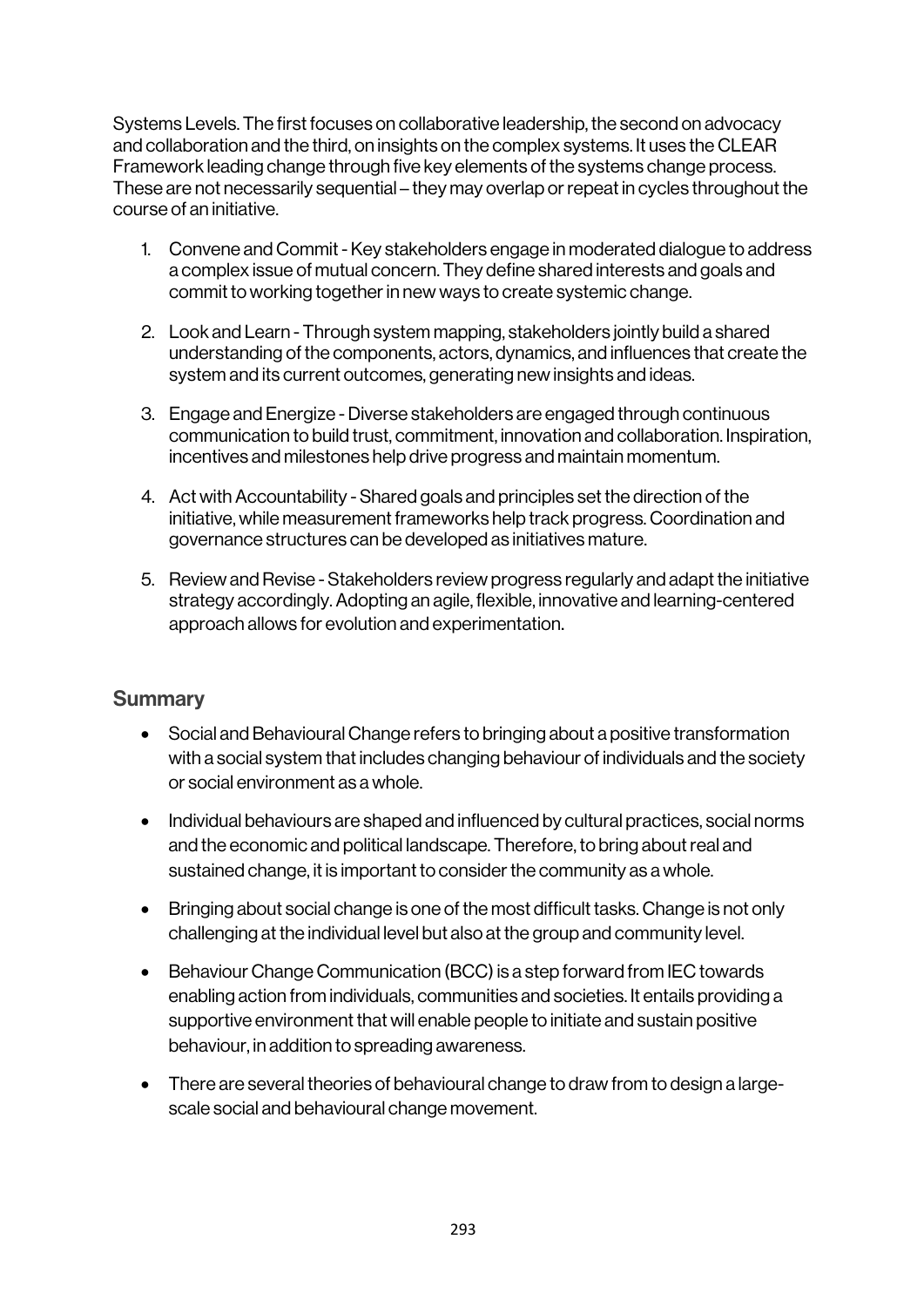• Some of these theories are at the individual level such as Health Belief Model, Social Learning Theory, Nudge Theory and, some are at the community level such as Diffusion of Innovation Theory, Community Mobilization and Systems Leadership Approach.

### Key Words

**Behaviour change -** is an evidence-based process for changing knowledge, attitudes and practices of individuals or groups of individuals.

C4D - Communication for Development

SBCC -Social and Behaviour Change Communication

## **Exercises**

- 1. What do you understand by the term SBCC? How is it different from IEC?
- 2. Briefly describe the 'Nudge theory' of behaviour change.
- 3. List some theories of behaviour change that can be applied at the individual level. Explain any one in detail.
- 4. Giving suitable examples explain any two theories of behaviour change which are applicable at the community level.
- 5. What are the five key elements of the systems change process? Elaborate.

## **References**

- 1. Abood, D. A., Black, D. R., & Feral, D. (2003). Nutrition education worksite intervention for university staff: application of the health belief model. Journal of nutrition education and behavior, 35(5), 260-267.
- 2. Bandura, A. (1977). Self-efficacy: toward a unifying theory of behavioral change. Psychological review, 84(2), 191.
- 3. Bentler, Peter M.; Speckart, George (1981). "Attitudes "cause" behaviors: A structural equation analysis". Journal of Personality and Social Psychology. 40 (2): 226–238.
- 4. Community Mobilization and Participation".Women and Child Development Department, Govt. of Orrissa. pp. 197–205.
- 5. Fishbein, M., & Ajzen, I. (2011). Predicting and changing behavior: The reasoned action approach. Psychology press.
- 6. Johnson, S. S., Paiva, A. L., Cummins, C. O., Johnson, J. L., Dyment, S. J., Wright, J. A., Prochaska, J. O., Prochaska, J. M., & Sherman, K. (2008). Transtheoretical model-based